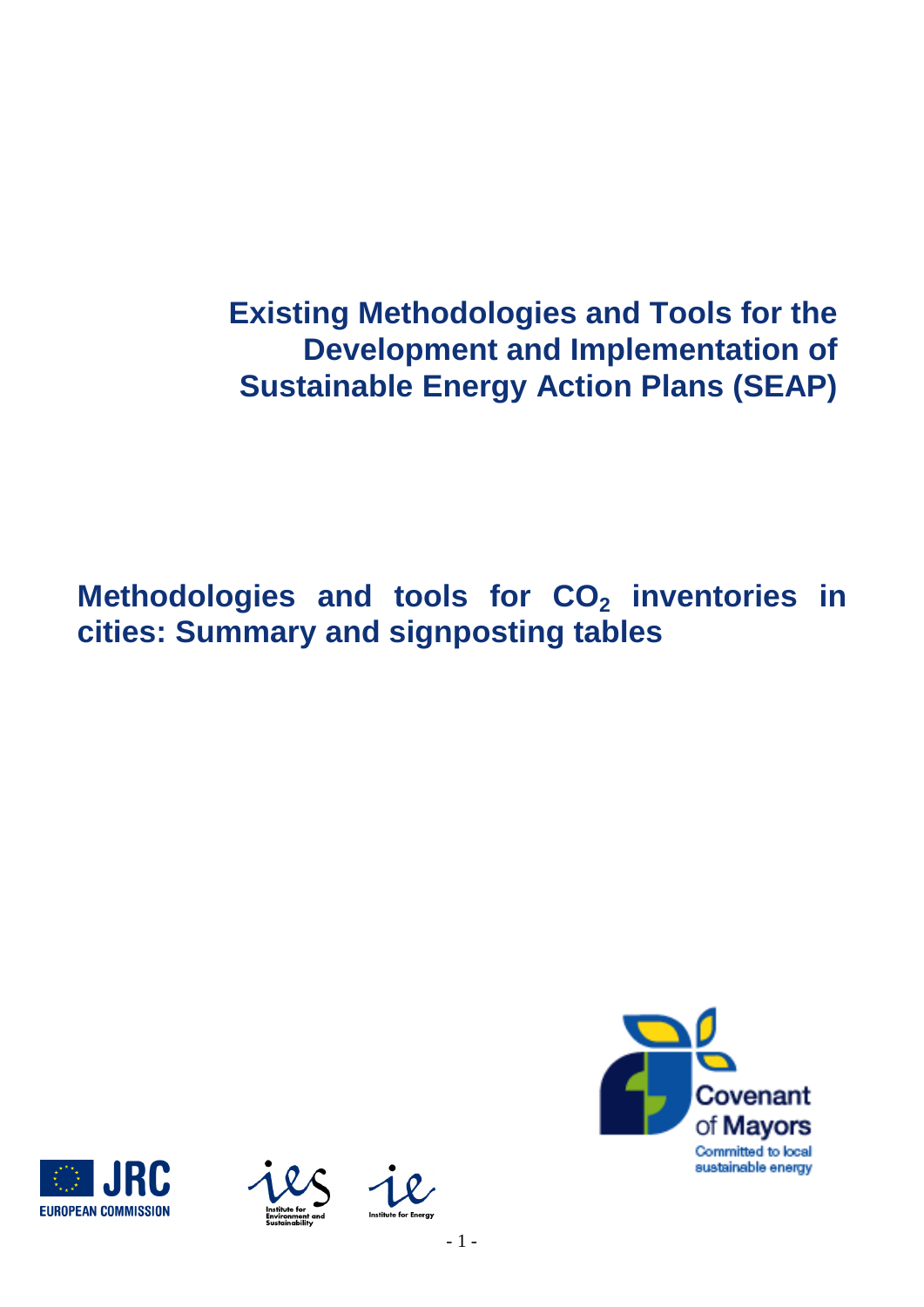## **SUMMARY OF EXISTING METHODOLOGIES <sup>1</sup>**

Table 1 below summarizes the approach, boundaries, sectors, compounds and scopes of the different methodologies, for the purpose of the assessment of their suitability to the compilation of a Baseline Emission Inventory under Covenant of Mayors.

The following issues are summarized in Table 1:

- Approach: territorial or LCA.
- Boundaries: geographical, organizational/operational, project
- Sectors: energy, transportation, industrial processes, agriculture, land use, land use change an forestry (LULUCF) and waste
- Compounds:  $CO_2$ , CH<sub>4</sub>, N<sub>2</sub>O, f-gases (HFCs, PFCs, SF<sub>6</sub>)
- Scopes: scope 1 (emissions within a municipality), scope 2 (indirect emissions due to production of electricity, heat/cooling/steam used in the municipality), scope 3 (all other indirect emissions)

## **Table 1. Summary of existing methodologies**

|              | Approach    |                             | -<br>$\bullet$<br><b>Boundaries</b> |                                |                           | Sectors                 |                |                           |                           |               | <b>GHGs</b>    |                           |        |                  | Scope                 |                            |                           |                   |
|--------------|-------------|-----------------------------|-------------------------------------|--------------------------------|---------------------------|-------------------------|----------------|---------------------------|---------------------------|---------------|----------------|---------------------------|--------|------------------|-----------------------|----------------------------|---------------------------|-------------------|
| Label        | Territorial | <b>LCA</b>                  | Geographical                        | Organizational/<br>Operational | Project                   | Energy                  | Transportation | Industrial<br>processes   | Agriculture               | <b>LULUCF</b> | Waste          | CO <sub>2</sub>           | $CH_4$ | N <sub>2</sub> O | $I^-$<br>gases        |                            |                           |                   |
| $\mathbf{r}$ |             | $\mathbf{V}^*$<br>$\Lambda$ | ∡                                   | ∡                              |                           | $\Lambda$               |                | $\Lambda$                 | $\Lambda$                 |               | ∡⊾             | л                         |        | л                | $\Lambda$             | $\lambda$                  |                           |                   |
| B            |             | $X^*$                       | $\overline{\mathbf{x}}$<br>л        | ∡                              |                           | х,<br>$\Lambda$         | △              | $\mathbf{v}$<br>$\Lambda$ | $\mathbf{x}$<br>$\Lambda$ | $\Lambda$     | л              | л                         |        | л                | $\Lambda$             | $\Lambda$                  | △                         | $\lambda$         |
| ⌒            |             | $\mathbf{v}$<br>$\Lambda$   |                                     |                                |                           | <b>x</b> z<br>$\Lambda$ |                | $\mathbf{v}$<br>$\Lambda$ | $\mathbf{v}$<br>$\Lambda$ |               |                | л                         |        |                  | <b>T</b><br>Λ         | Λ                          | $\overline{\mathbf{x}}$   |                   |
| D            | $\lambda$   |                             |                                     |                                | $\Lambda$                 | л                       |                | $\Lambda$                 | $\Lambda$                 |               |                | л                         |        |                  |                       | Х                          | $\mathbf{v}$              |                   |
| Е            |             | $\Lambda$                   | $\overline{\mathbf{x}}$<br>∡        |                                |                           | v z<br>$\Lambda$        | $\mathbf{x}$   | $\mathbf{v}$<br>$\Lambda$ | $\mathbf{x}$<br>Δ         |               | <b>T</b><br>∡⊾ | ́△                        |        | л                | <b>T</b><br>$\Lambda$ | $\mathbf{v}$<br><u> 77</u> | x z                       |                   |
| F            | ∡           |                             |                                     |                                | $\mathbf{x}$<br>$\Lambda$ |                         |                |                           | $\mathbf{x}$<br>$\Lambda$ | ×.            |                | △                         |        | л                |                       | $\mathbf{v}$<br>77         |                           |                   |
| G            |             |                             | $\Lambda$                           |                                |                           | $\Lambda$               |                | 7<br>$\Lambda$            | $\Lambda$                 |               | 47             | л                         |        | л                | $\Lambda$             | $\Lambda$                  | ٦z                        | $\mathrm{X}^{**}$ |
| Н            | △           | $\Lambda$                   | ∡                                   | △                              |                           | $\Lambda$               |                | $\mathbf{v}$<br>$\Lambda$ | $\Lambda$                 | $\Lambda$     | A              | л                         |        |                  | Λ                     | X                          | $\mathbf{x}$<br>$\Lambda$ |                   |
|              | 77          |                             | 47                                  |                                |                           | $\Lambda$               | ∡              |                           |                           |               |                | $\mathbf{v}$<br>$\Lambda$ |        |                  |                       | X                          | $\mathbf{x}$<br>$\Lambda$ |                   |

\*LCA only in scope 3

\*\*scope 3 only regarding waste disposal outside the geographical area

## Explanation of labels

- A. Emission tracker tool (Project 2 degree, Clinton Climate Initiative)
- B. International Local Government GHG emission Analysis Protocol
- C. The Greenhouse Gas Protocol: A Corporate Accounting and Reporting Standard (WRI/WBCSD)
- D. The Greenhouse Gas Protocol: The GHG Protocol for Project Accounting (WRI/WBCSD)
- E. ADEME tools: Bilan carbone<br>F. California Climate Action Res
- California Climate Action Registry Project Protocols
- G. GRIP tool
- H. ECORegion
- I. Local and regional  $CO<sub>2</sub>$  emissions estimates for 2005-2006 for 2005-2006 for the UK

 $<sup>1</sup>$  The present document is an extract of the full report, available on the JRC website.</sup>

http://re.jrc.ec.europa.eu/energyefficiency/pdf/CoM/Methodologies\_and\_tools\_for\_the\_development\_of\_SEAP.pdf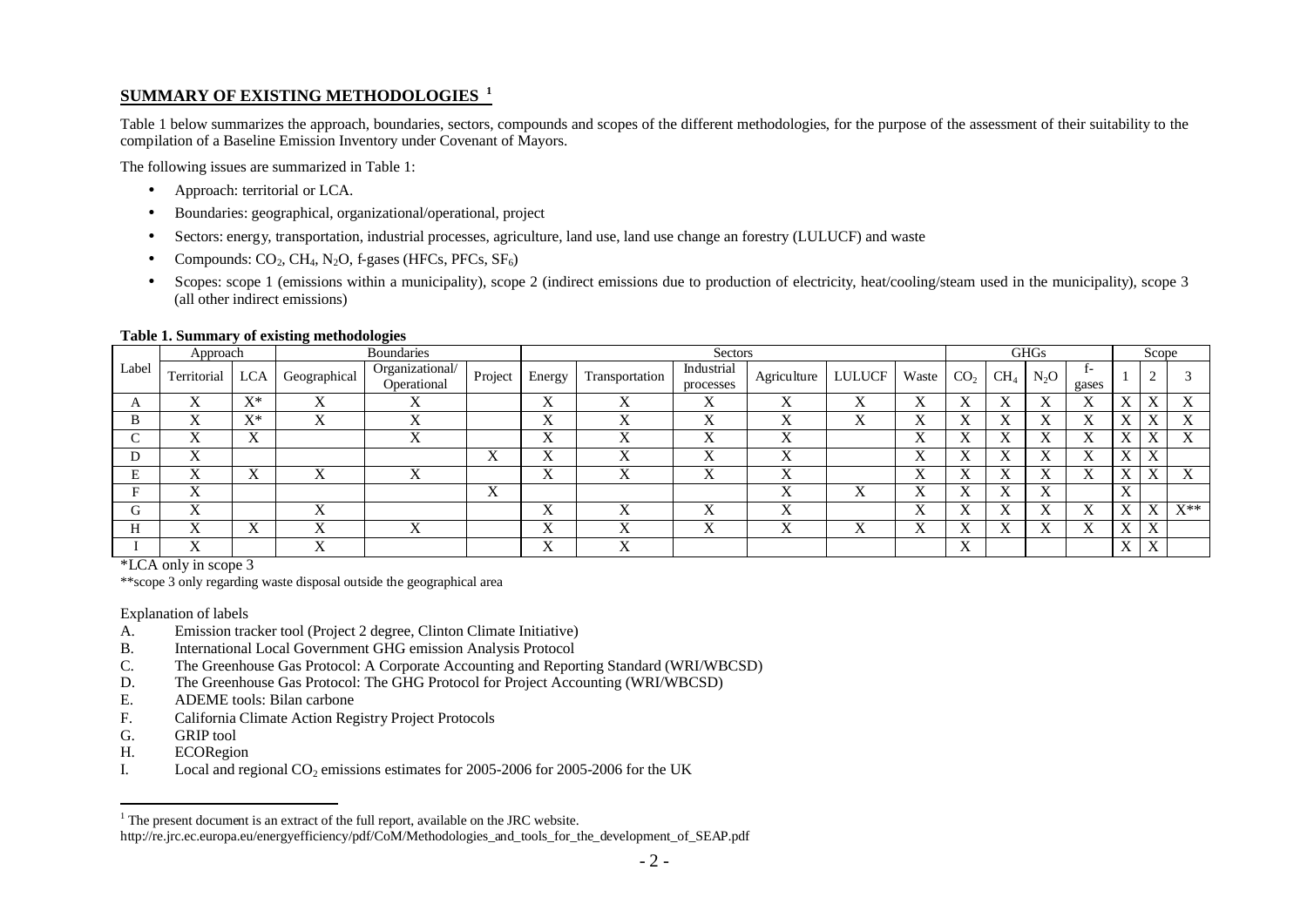## **SIGNPOSTING OF EXISTING METHODOLOGIES**

The purpose of the signposting system is to offer an overview of the existing methodologies, in order to allow the cities to identify the most appropriate ones considering their particular context.

The existing methodologies are signposted according to their suitability for compilation of Baseline Emission Inventories under Covenant of Mayors. Each of the methodologies is evaluated against the signposting criteria, and is given one of the following marks:

- YES method in agreement with and can be used for Baseline Emission Inventory
- PARTLY the method is partly in agreement with specifications of Baseline Emission Inventory and can in certain circumstances be used for that purpose
- NO method is not in agreement with specifications of Baseline Emission Inventory

The criteria used for signposting of existing methodologies are:

- 1. Tool YES if a tool is available, NO if only description of methodology
- 2. Geographical boundaries
- 3.  $CO<sub>2</sub>$  emissions included
- 4. Scope for transportation
- 5. Methodology for transportation
- 6. Scope for energy sector (production and consumption of electricity, heat/cold, and other energy carriers)
- 7. Methodology for energy sector (e.g. electricity emission factor)

|       | Tool       | Geographical<br>boundaries | CO <sub>2</sub> | Scope for<br>transportation | Methodology for<br>transportation | Scope for<br>energy sector | Methodology for<br>energy sector |
|-------|------------|----------------------------|-----------------|-----------------------------|-----------------------------------|----------------------------|----------------------------------|
| A     | <b>YES</b> | <b>YES</b>                 | <b>YES</b>      | <b>YES</b>                  | <b>YES</b>                        | <b>PARTLY</b>              | <b>PARTLY</b>                    |
| B     | <b>YES</b> | <b>YES</b>                 | <b>YES</b>      | <b>YES</b>                  | <b>YES</b>                        | <b>PARTLY</b>              | <b>PARTLY</b>                    |
| C     | <b>YES</b> | NO.                        | <b>YES</b>      | N <sub>O</sub>              | <b>PARTLY</b>                     | NO.                        | <b>PARTLY</b>                    |
| D     | NO.        | NO.                        | <b>YES</b>      | N <sub>O</sub>              | <b>PARTLY</b>                     | NO <sub>1</sub>            | <b>PARTLY</b>                    |
| $E^*$ | <b>YES</b> | <b>YES</b>                 | <b>YES</b>      | N <sub>O</sub>              | <b>PARTLY</b>                     | <b>PARTLY</b>              | <b>PARTLY</b>                    |
| F     | <b>YES</b> | NO.                        | <b>YES</b>      | N <sub>O</sub>              | N <sub>O</sub>                    | NO <sub>1</sub>            | NO <sub>1</sub>                  |
| G     | <b>YES</b> | <b>YES</b>                 | <b>YES</b>      | <b>YES</b>                  | <b>YES</b>                        | <b>PARTLY</b>              | <b>PARTLY</b>                    |
| $H^*$ | <b>YES</b> | <b>YES</b>                 | <b>YES</b>      | <b>YES</b>                  | <b>PARTLY</b>                     | <b>PARTLY</b>              | <b>PARTLY</b>                    |
|       | NO.        | <b>YES</b>                 | <b>YES</b>      | <b>YES</b>                  | <b>PARTLY</b>                     | <b>PARTLY</b>              | <b>PARTLY</b>                    |

**Table 2. Signposting of the existing methodologies**

\*The tool developers plan to modify the tool in a manner that it is fully in line with the Covenant of Mayors inventories in 2010

- A. Emission tracker tool (Project 2 degree, Clinton Climate Initiative)
- B. International Local Government GHG emission Analysis Protocol
- C. The Greenhouse Gas Protocol: A Corporate Accounting and Reporting Standard
- D. The Greenhouse Gas Protocol: The GHG Protocol for Project Accounting
- E. ADEME tools: Bilan carbone
- F. California Climate Action Registry Project Protocols
- G. GRIP tool
- H. ECORegion
- I. Local and regional  $CO<sub>2</sub>$  emissions estimates for 2005-2006 for 2005-2006 for the UK